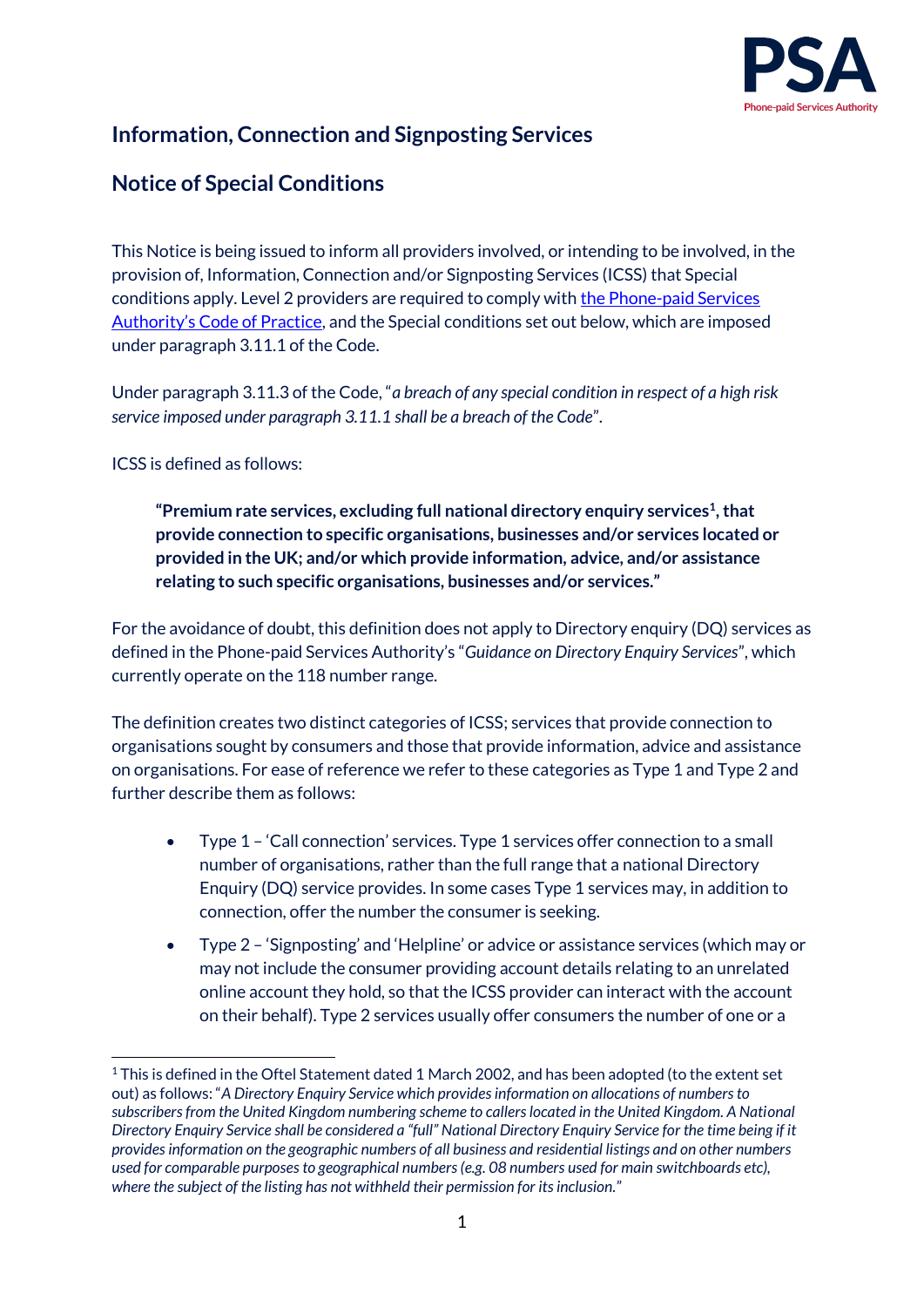small number of organisations (but not onward connection to that number), operator-led assistance, or provide generic, pre-recorded advice via an Interactive Voice Response (IVR) system.

For the further avoidance of doubt, the following providers of ICSS are exempt from this Notice:

 Any provider who has an established, written agreement with a public or commercial organisation to operate an information, advice, or assistance service on their behalf. Such agreement must be provided to the Phone-paid Services Authority upon request.

## **Special conditions**

*Imposed under Annex 2, Paragraph 1.1(c) and (k):* 

*(c) requirements to ensure there is an adequate technical quality to the provision of the high risk service*

*(k) information that is required to be given to callers in promotional material or at various stages before and during provision of a high risk service (including as to receipts)*

**ICSS 1** Web-based promotions should not use internet marketing or optimisation techniques (such as metadescriptions or metatags) which mislead a consumer into believing (a) that their service is the actual service the consumer is seeking; or (b) that they are providing advice or information that is not already available from a public or commercial organisation (unless they genuinely are providing advice or information that is not available in this way). In addition, web-based promotions should contain metadescriptions which make the nature of the service clear and do not mislead the consumer into believing that they are the helpline or information the consumer is seeking. The Search Engine Marketing (SEM) should therefore clearly display a phrase which accurately describes the true nature of the service operated and promoted using the website to which the SEM links, such as "Premium rate connection service" or "Call connection service" within the result displayed for a Type 1 ICSS; and for example "Premium rate assistance service" or "Information assistance service" for a Type 2 ICSS. Such a phrase must be positioned to ensure it is clearly on-screen when the consumer views the search engine results. For the avoidance of doubt alternative phrases may be used where they meet the above SEM description requirement.

*Imposed under Annex 2, Paragraph 1.1(k): information that is required to be given to callers in promotional material or at various stages before and during provision of a high risk service (including as to receipts)*

- **ICSS 2** Services must not promote using websites with addresses which mislead a consumer into believing the website is associated with the organisation they are seeking.
- **ICSS 3** Promotional material must clearly and prominently state (where this is factually the case) that the information (including the number), advice or assistance provided by the PRS is available direct from the relevant public or commercial organisation at no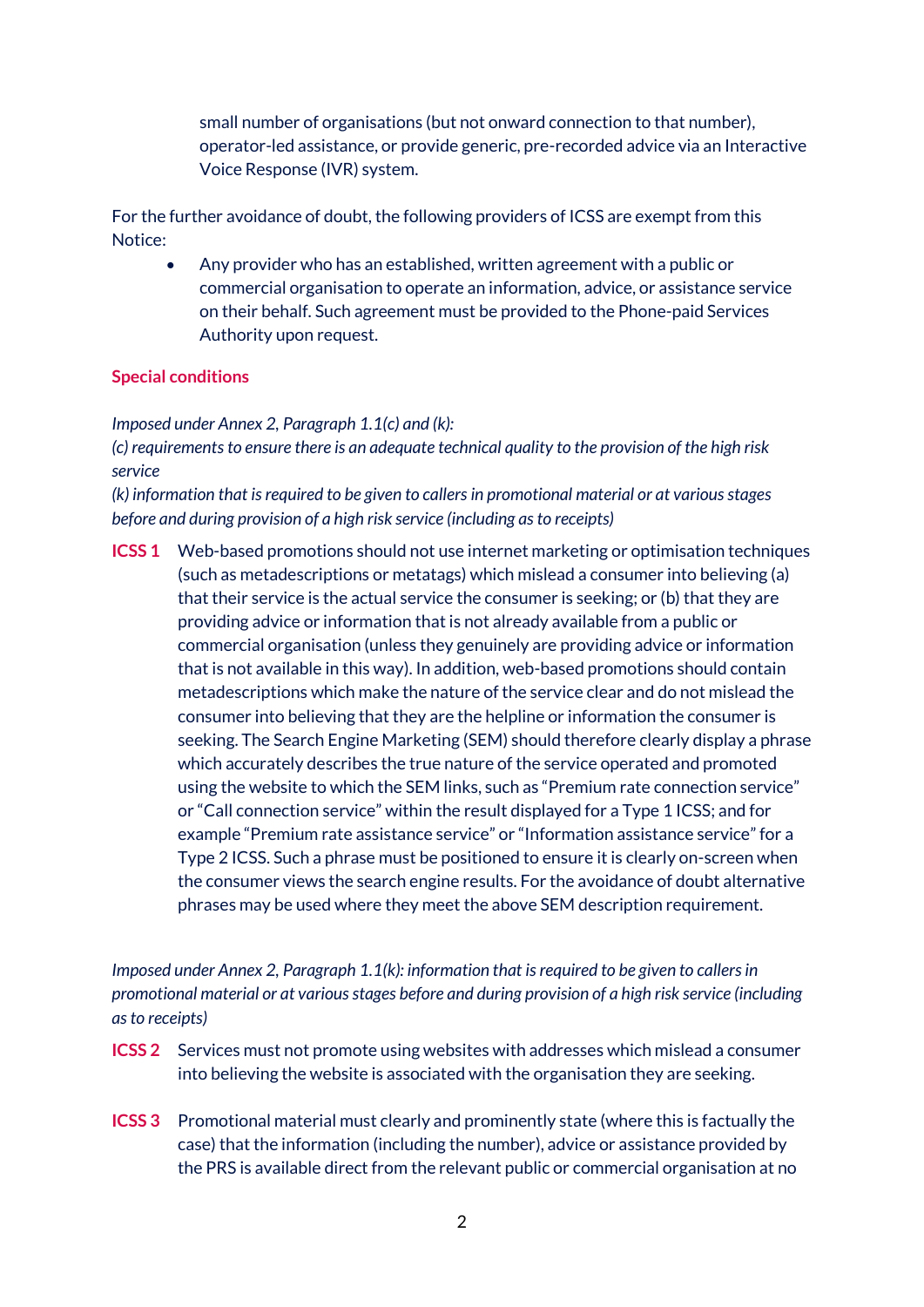or lower cost. The presentation of this information should be in a manner which is clear, prominent and proximate to the premium rate number advertised, and should include a link to the homepage of the website containing the actual number the consumer is looking for where such a website exists.

- **ICSS 4** Promotional material must be distinct in appearance from that of the organisation being sought.
- **ICSS 5** Promotions must not use descriptions, colour or typeface which is, or may be, perceived to imitate the organisation the consumer is looking for. Promotions must not imply that advice and/or information is unique to an ICSS when the same advice and/or information are available from a public or commercial organisation.
- **ICSS 6** Where an ICSS provides an IVR containing the number of the service the consumer is actually looking for, then promotional material must clearly instruct consumers to have a pen and paper ready, or some other means of recording the number, before they call.
- **ICSS 7** Where the consumer has been provided with the number they are seeking, and then has the option of being connected to it directly, they must be informed clearly of the cost per minute of doing so and be given the opportunity to refuse.
- **ICSS 8** Where the consumer is requested to supply secure personal and/or confidential details, then they must be clearly informed that their details are being provided to a third party, and not the organisation they wished to contact. In addition, where such secure data will be used to log into a consumer's online account in order to undertake any action on their behalf, then consumers must be clearly informed of this and that they could perform these actions themselves at no cost. They should also be advised that information about how this data will be stored, retained, or further used is available on the ICSS providers' website. Providers should ensure that such information is fully and clearly provided on the website relevant to the number the consumer has called.

#### *Imposed under Annex 2, Paragraphs 1.1(k) and (n):*

*(k) information that is required to be given to callers in promotional material or at various stages before and during provision of a high risk service (including as to receipts); (n) requirements for caller agreement before a high risk service proceeds before the caller is charged.*

**ICSS 9** Providers of ICSS who intend to collect confidential data/information (e.g. login passwords, PIN numbers etc) should also clearly inform consumers as to their intended use of such information, and make clear that by providing such information the consumer may be breaching the terms and conditions of the organisation they have a protected account with, and that the ICSS provider may then have unrestricted access to the consumer's account including, where applicable, payment details. Consumer consent should then be obtained before any confidential information is used. Providers should thereafter not use the information for any other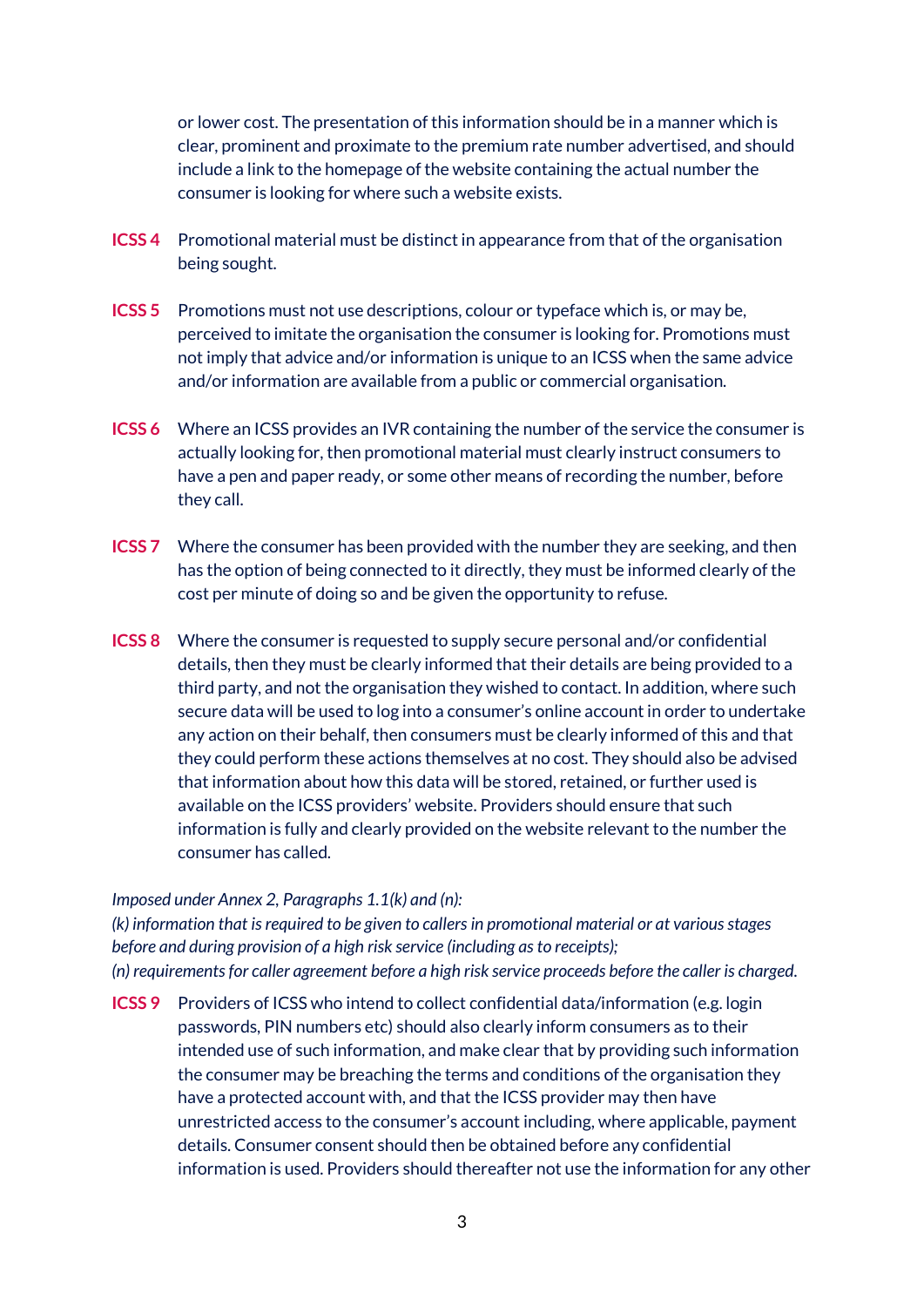purpose or on any other occasion without further consumer consent being given. As soon as the purpose for collecting the confidential information has been achieved the information should be destroyed immediately and permanently.

## *Imposed under Annex 2, Paragraphs 1.1(k) and (m):*

*(k) information that is required to be given to callers in promotional material or at various stages before and during provision of a high risk service (including as to receipts); (m) the provision of defined information to the Phone-paid Services Authority and the intervals at which it is to be given and the manner to which it is provided.*

**ICSS 10** Providers of ICSS who intend to collect personal and/or confidential data and/or information should only collect information which is necessary to facilitate provision of the service, and should provide evidence that any data or information they have collected is necessary for service provision upon request by the Phone-paid Services Authority.

*Imposed under Annex 2, Paragraph 1.1(n): requirements for caller agreement before a high risk service proceeds before the caller is charged*

- **ICSS 11** Consumers must receive an alert at the start of the call before onward connection stating the following (in any order):
	- (i) the price per minute;
	- (ii) that the ICSS provider is not [insert the end organisation's name] or that the ICSS provider is [insert ICSS provider name]; and
	- (iii) the name of the end-organisation consumers will be connected to or given the option of connecting to.

Caller agreement may be given by pressing a specified key or otherwise responding to the alert, or by remaining on the line to access the service.

## *Imposed under Annex 2, Paragraph 1.1(p): compliance with requirements of relevant regulators and professional bodies*

**ICSS 12** Providers of ICSS who intend to collect personal data and are Data Controllers as defined within the Data Protection Act 1998 must ensure that they have complied with the requirement to notify the Information Commissioner's Office (ICO) and provide it with full details of the types of data that they will be processing. Providers must ensure that they comply with the requirements of the Data Protection Act 1998 in relation to the processing of consumers' personal data at all times.

### *Imposed under Annex 2, Paragraphs 1.1(x) and (m):*

*(x) providers of higher risk services to notify the Phone-paid Services Authority at commencement of such services and provide any related information required by the Phone-paid Services Authority within a specified time period;*

*(m) the provision of defined information to the Phone-paid Services Authority and the intervals at which it is to be given and the manner to which it is provided*